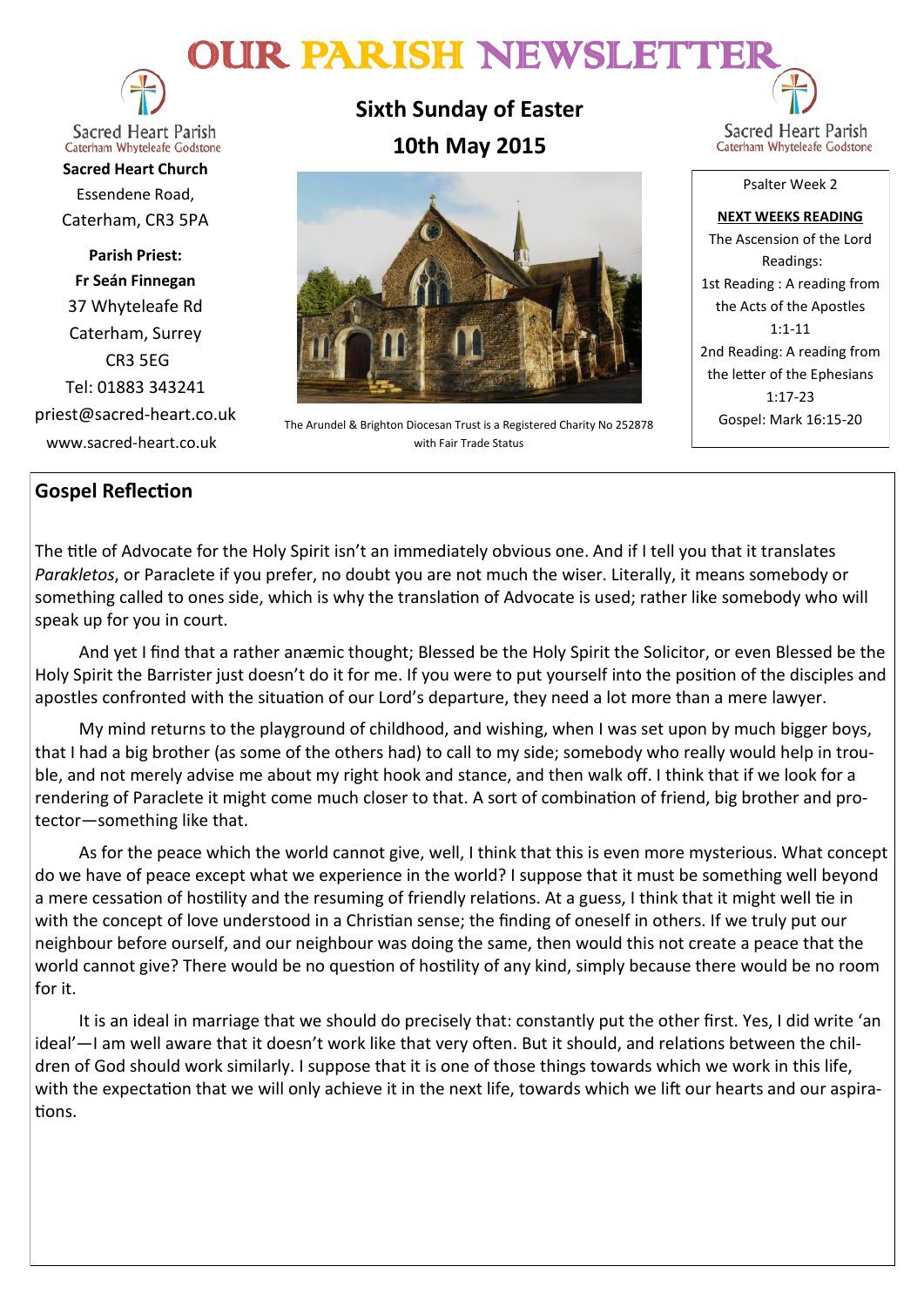## **Can you help?**

Are you a firefighter, a carpenter or an IT student? If you are (or have other suitable skills) and are willing to help please contact the Parish Office

## **Parish shop**

The Parish Shop needs more volunteers to help once a month for 1/2 hour after Mass on Sunday. The shop is well stocked and very popular but there are not enough helpers at 9.00 or 5.15 masses. If you can help please drop into the shop or contact Eliz Wood 01883 348081



## **St Vincent de Paul**

St Vincent de Paul will have its inaugural meeting at 7:30pm on 22nd May 2015 in the Old Hall. Please come and join the group and find out more information. All are welcome.

## **Save the date**

Fr Seán will be celebrating the Silver Jubilee of his ordination on Friday 12th June 2015. We will be celebrating Mass in the Extraordinary Form at Noon, and Mass in the Ordinary Form at 7pm.

There will be light refreshments after the noon Mass, and a buffet supper after the 7pm.

## **Gift Aid**

The Gift Aid annual statements will be available for collection at all Masses on Sunday 24th May. We are now able to send these statements electronically so, if you would like your statement earlier or would like to save the Parish a bit of printing and postage, please send an e-mail to Peter Kelly (peterf kelly@o2.co.uk) or call on 01883 330684



**COLOMA CONVENT GIRLS' SCHOOL - Vacancies** Upper Shirley Road, Croydon CR9 5AS

[www.coloma.croydon.sch.uk](http://www.coloma.croydon.sch.uk/) The Music Department has the following part time

vacancies for September 2015: Peripatetic Piano Teacher, Peripatetic Harp Teacher Closing Date: 1<sup>st</sup> June 2015Please send CV or contact Mrs Hilary Meyer, Head of Music on 020 8654 6228 ext:256 Email: [meyer@coloma.croydon.sch.uk](mailto:meyer@coloma.croydon.sch.uk)

## **Offertory Collection**

Sincere thanks for your generosity last weekend: Offertory: £829.03 (Gift Aid £333.99) Second Collection for CAFOD Nepal Earthquake appeal £1,409.00



## **FINAL CALL!**

 **Festival 50 Diocesan Jubilee at the AMEX Stadium - 5th July**

**COACHES -** Places on the coach must be finalised by **10th May**. Please complete the envelope from the porch or Contact:elizabeth.wood11@btinternet.com PLEASE NOTE PARKING IS VESY STICTLY LIMITED. If you require disabled parking please contact the Parish Office urgently.

**Flowers at the Festival:** All parish flower arrangers are invited to help fill the Stadium with flowers starting on Saturday 4th July in time for Sunday 5th. Anybody who is interested in being involved with Flowers must contact Min Merchant by Monday 11 May on 01293 884934.

## **Young People and the Festival:**

There will be a **Vigil for young Catholics** (aged 14-35) which is free to join. It will be possible for a number of people to stay over at the Amex for the main Festival the next day. Numbers are limited for sleeping over and will be allocated on a first-come, first-served basis. The evening will include a brilliant programme of prayer, live music, inspiring speakers and more. 'One Hope' will be leading the music. Doors open at 4.30pm. Main vigil programme runs from 7-10pm. Under 18s, sleeping over or not, will need to come as part of an organised group with a responsible adult. Anyone who wants to come but can't find a group to join can talk to us – we may be able to form an ad-hoc group. Anyone attending the vigil, whether sleeping over or not, must register. Please see the [online form](http://x4io.mj.am/link/x4io/i12igpg/14/FaRxyGd_nYjreriCpSiZpA/aHR0cDovL2JpdC5seS9mZXN0aXZhbDUweW91dGg) or email [Jack.Regan@dabnet.org.](mailto:Jack.Regan@dabnet.org?subject=Youth%20Vigil%20Festival%2050)

There will then be a dedicated **youth stream** at the Festival on the Sunday running from 10-12pm and we want as many young Catholics as possible to come along for what promises to be a brilliant programme. Come

## **Double C Club**

Well done to the winners of the May Draw of the Double C Club

> £70 Alison Maxwell £50 Peter and Terry Patterson £30 Beverly Searle

## **Driver needed**



Would you be willing and able to collect and return a Parishioner from Coldstream Road for Sunday morning

Mass? If you can help please contact the Parish Office info@sacred-heart.co.uk. Thank you.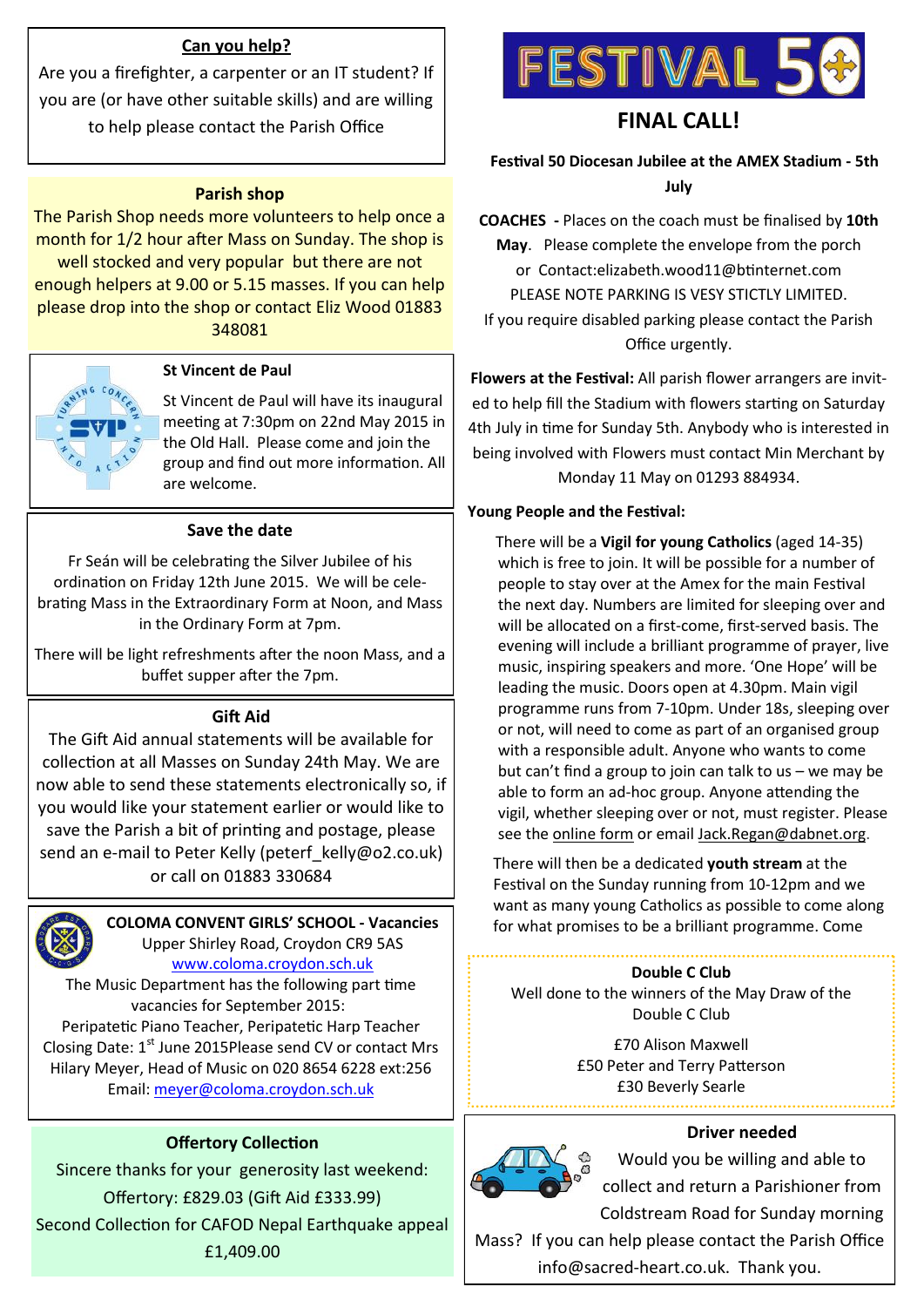## **WHAT'S ON IN THE PARISH THIS WEEK**

| Sun 10th: | CHILDREN'S liturgy at 9am Mass only         |  |
|-----------|---------------------------------------------|--|
|           | 10:45am Scout Parade Mass                   |  |
|           | Teas & Coffee after 10:45am Mass            |  |
|           | 9:15am FCH Children's session               |  |
|           | (Cent Hall)                                 |  |
| Mon:      | After Liturgy of the word & Communion Teas  |  |
|           | & Coffee (Old Hall)                         |  |
| Tues:     | 9:15am - 11:15am Toddler Group (Old Hall)   |  |
| Wed:      | 8pm Journey of Faith - Plus                 |  |
| Sat:      | 3pm FHC Children's Explanation of Mass with |  |
|           | Fr Seán (Church)                            |  |
| Sun 17th: | CHILDREN'S liturgy at 9am & 10:45am Masses  |  |
|           | Teas & Coffee after 10:45am Mass            |  |
|           |                                             |  |

## **FIRST HOLY COMMUNION**



## **Dates for your Diary:**

**Next Children's' Session: 10th May 2015 Saturday 16th May - Explanation of Mass** If you have any queries, please contact Anne Marie Young either via email on fhc.sacredheart@gmail.com

**Health & Safety** We have recently had our glass doors fixed as the hinge Ш  $\blacksquare$  came away from the wall. The doors are now safe to use  $\blacksquare$ Ш but please exercise care and respect when using these Ш doors. Thank you



## **5th Caterham Cubs News**

On 2nd May, 2015 the 5th Caterham Cubs, and Leaders during their camp at Fryland's Wood had the pleasure of receiving both Mass and meeting our new Bishop Richard Moth.



The Cafod Group would like to thank all those who supported the Vintage Tea last weekend, both those who attended and those who offered to help. Nearly 70 parishioners and friends came along, and a total of £353 including generous donations, was raised for Cafod. This sum will be aid matched by the UK Government. We hope that others will join

us in the autumn for a similar Sunday afternoon tea!



**Your Prayers are requested for the following persons who are ill or housebound.** 

Pat Knight; Kathleen & John Saunders; Helen Keogh; Daisy Hill; Christopher Browne; Kit Monk; Krista Thompson; Jane Hill; Rosemary Whale; Pam Weaver; Jimmy & Bridie Mullen; Bernie Horrocks; Margaret Robertson; Heather Tordimah; Jenny Rowen; Elizabeth Daley; Eileen Lattimore; Bryan Smith; Rose Knight; Oliver Farrell; Richard Richardson; Seeta Pillay; Christopher Miles; Pat McCoy; John Dunlop, Elise O'Connor, Malcolm Bowen, John Gilford, Chris Norman, Bridget Crook, Baby Tabitha Harrison, Christine Vernon & Peggy Sisman

## **Second Collections**

Today we will have a Second Collection for the Parish Charity Fund. Please use your Parish Gift Aid envelopes.

Next week there will be a second collection for The Catholic Communications Network - this collection is not eligible for Parish Gift Aid. Please do not use your envelopes for this collection.

## **Journey of Faith - Plus!**

Journey of Faith - Plus! On Wednesday 13th May 8.p.m. Old Sacristy. All welcome!

## **Baptisms**



Ш

m

 $\mathbf{H}$ 

Ш

Katherine Lavender will be baptised today and Isabelle Maxwell- Fidler & Rowan Goggins will be Baptised next week.

## **ENCOUNTER - EVENING FOR CATHOLICS 15-30, CRAWLEY, FRIDAY 22ND**

On Friday 22nd, there will be an ENCOUNTER event for young Catholics aged 15-30 held at St. Wilfrid's School in Crawley (RH118PG). The evening runs from 7-9pm and features live worship music, Adoration, an inspiring talk, and the chance to get to know other young Catholics. Those over 18 usually head to the pub afterwards! The event is free and there's no need to book. For more information search 'Two:42 Young Adults' on Facebook. **Cafod Vintage Afternoon Tea**

## Surrey Hills Newman Circle

There will be a talk in the Parish Room, All Saints, Oxted at 4 pm on Sunday 24 May entitled "to seek and to find those in need".

The speaker will be Ingrid Phillips - Central Council President of the SVP in the Diocese of Arundel and Brighton.

All welcome.